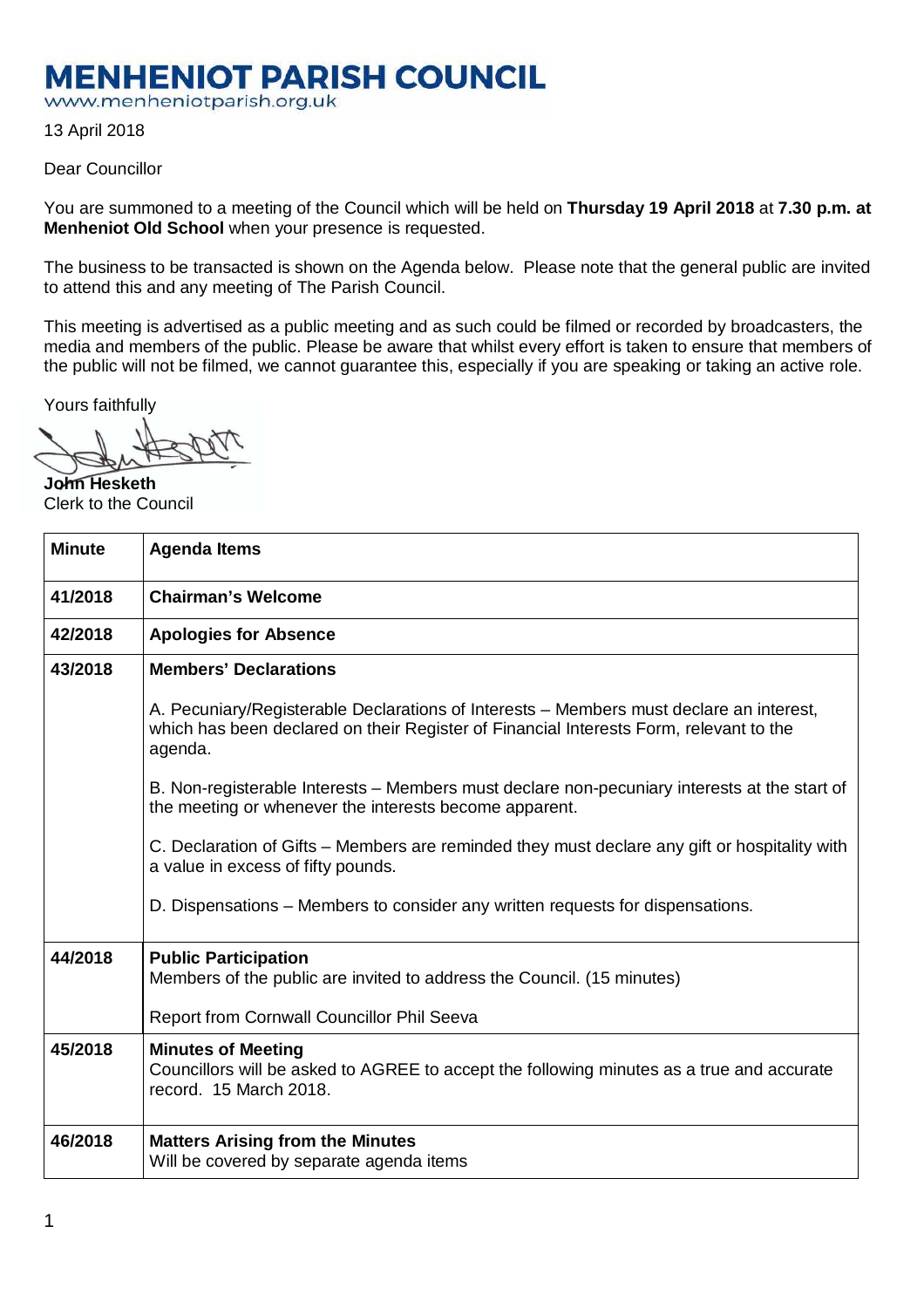| 47/2018 | <b>Community Grants</b><br>Councillors will be asked to consider the award of grants to:<br>Menheniot Parochial Church Council St Lalluwy Graveyard<br>Menheniot Parochial Church Council Automatic Clock Winding Mechanism                                                                                  |  |  |  |  |  |
|---------|--------------------------------------------------------------------------------------------------------------------------------------------------------------------------------------------------------------------------------------------------------------------------------------------------------------|--|--|--|--|--|
|         |                                                                                                                                                                                                                                                                                                              |  |  |  |  |  |
| 48/2018 | <b>Planning Matters</b><br>To agree the parish council's response to Cornwall Council consultations on new<br>A<br>planning applications received before the agenda was finalised:                                                                                                                           |  |  |  |  |  |
|         | Application: PA18/02323<br>Applicant: Mr Mark Allsop<br>Location: Scawns Lodge Menheniot Liskeard Cornwall PL14 3QP<br>Proposal: Construction of boot room to rear. Construction of bathroom above lounge to rear.<br>Construction of conservatory to front. Raise Floor above office to provide art studio. |  |  |  |  |  |
|         | Application: PA18/02304 FOR INFORMATION ONLY<br><b>Applicant: Mr Chris Best</b><br>Location: South Treviddo, PL14 3QB<br>Proposal: Prior notification of permitted development of extension to existing building to allow<br>for the storage of fodder and straw.                                            |  |  |  |  |  |
|         | Application: PA18/03189 FOR INFORMATION ONLY<br>Applicant: Mr Ian Seager<br>Location: Red Fox Grange, Merrymeet<br>Proposal: Alteration of the northern elevation of the approved garage and workshop.                                                                                                       |  |  |  |  |  |
|         | Application: PA18/03238 16.04.18<br>Applicant: London Metric Property<br>Location: Bubble Retail Park, Plymouth Road<br>Proposal: Erection of new building measuring 167 sq.m for use as a coffee shop.                                                                                                      |  |  |  |  |  |
|         | Any applications received by Cornwall Council by the time of the meeting. Information<br>B<br>only. None received.                                                                                                                                                                                           |  |  |  |  |  |
|         | C<br>Planning applications approved by Cornwall Council - Information only.                                                                                                                                                                                                                                  |  |  |  |  |  |
|         | PA17/09087 APPROVED<br>Applicant: Mr And Mrs N Pearce<br>Location: Trenodden Farm Road From Parsons Pool To Trerulefoot Trerulefoot<br><b>PL14 3RE</b><br>Proposal: Application for proposed local needs dwelling and garage, installation<br>of septic tank and formation of drive                          |  |  |  |  |  |
|         | 03.04.2018 PA18/01557 APPROVED<br>Applicant: Mr And Mrs Gillbard<br>Location: Trethew Barn Horningtops Cornwall PL14 3PY<br>Proposal: Construction of new access and track                                                                                                                                   |  |  |  |  |  |
|         | PA18/00977 APPROVED<br>Applicant: Mr & Mrs James<br>Location: 7 Vicarage Close Menheniot PL14 3QG<br>Proposal: Garage extension to front elevation, extension of rear dormer roof and provision of<br>infill porch to existing covered entrance area                                                         |  |  |  |  |  |
|         | Planning applications refused by Cornwall Council or withdrawn by the applicant.<br>D<br>Information only. None.                                                                                                                                                                                             |  |  |  |  |  |
|         | Е<br><b>Planning Appeals: None</b>                                                                                                                                                                                                                                                                           |  |  |  |  |  |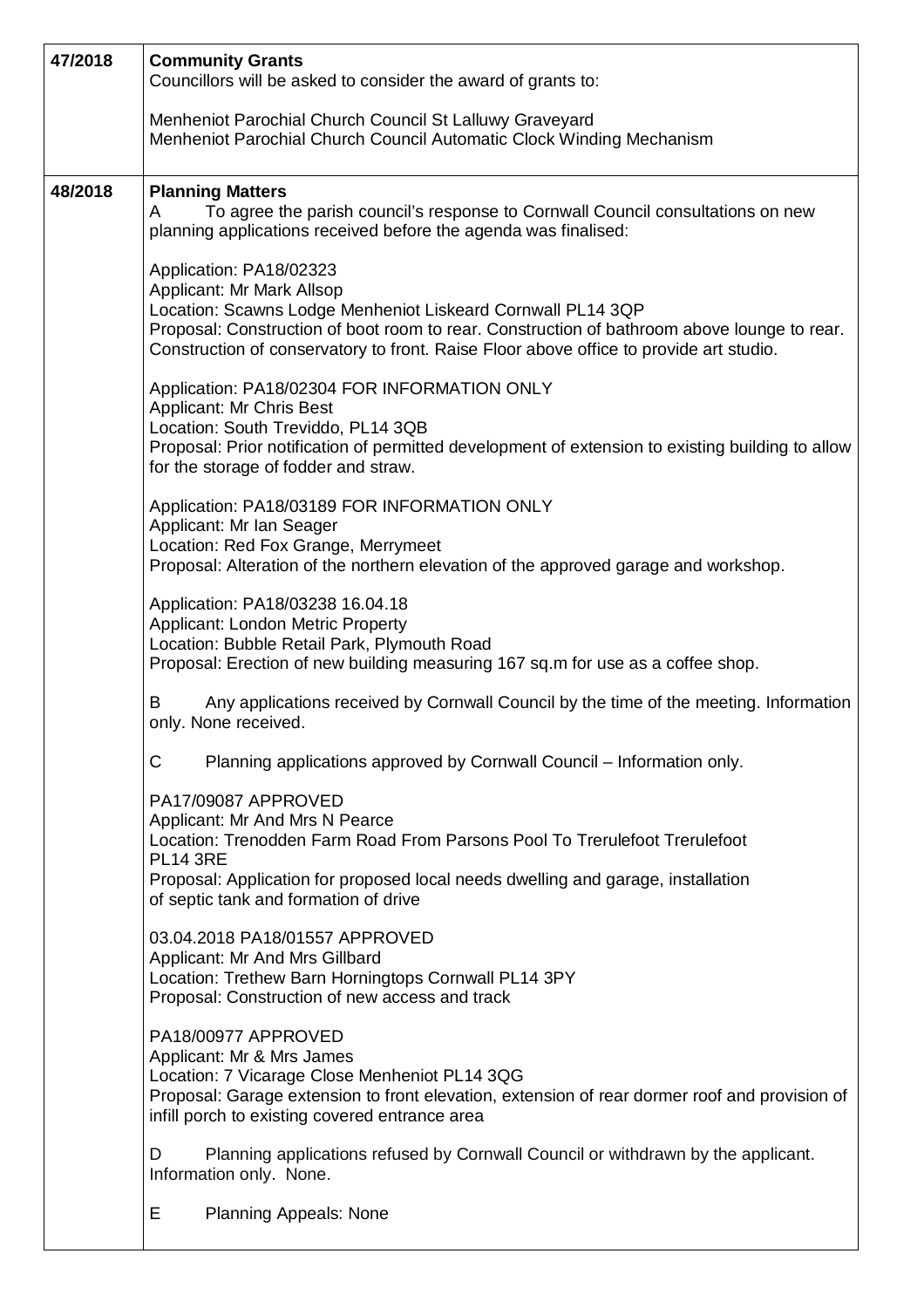| 49/2018 | <b>Financial Matters</b>                                                                                          |                                                    |                            |        |    |          |  |  |  |
|---------|-------------------------------------------------------------------------------------------------------------------|----------------------------------------------------|----------------------------|--------|----|----------|--|--|--|
|         | Accounts for Payment - Schedule 2018/19 - Members are to consider the payment<br>A<br>schedule and agree payment. |                                                    |                            |        |    |          |  |  |  |
|         | Payments Schedule                                                                                                 |                                                    | Mar 2018                   | Period | 12 |          |  |  |  |
|         | Date                                                                                                              | Payee                                              | <b>Description</b>         | CQ.    |    | £        |  |  |  |
|         | 15/03/2018                                                                                                        | Cornwall Council                                   | Skatepark Planning         | 1769   | £  | 47.00    |  |  |  |
|         | 27/03/2018                                                                                                        | Cornwall Council                                   | Cancelled                  | 1769   | -£ | 47.00    |  |  |  |
|         | 19/03/2018                                                                                                        | A Nicholas                                         | Cancelled                  | 1770   | £  |          |  |  |  |
|         | 19/03/2018                                                                                                        | A Nicholas                                         | Allotment expenses         | 1771   | £  | 118.37   |  |  |  |
|         | 26/03/2018                                                                                                        | Webcube Media                                      | Website hosting            | 1772   | £  | 120.00   |  |  |  |
|         | 19/04/2018                                                                                                        | WeldSpray Engineering                              | Tree guards                | 1773   | £  | 192.00   |  |  |  |
|         | 19/04/2018                                                                                                        | <b>SLCC</b>                                        | Training fee               | 1774   | £  | 90.00    |  |  |  |
|         | 19/04/2018                                                                                                        | Rob Craig                                          | Maintenance                | 1775   | £  | 290.00   |  |  |  |
|         | 19/04/2018                                                                                                        | Cornwall ALC                                       | Annual subscription        | 1776   | £  | 520.17   |  |  |  |
|         | 19/04/2018                                                                                                        | <b>Playsafety Limited</b>                          | Play area inspection       | 1777   | £  | 172.20   |  |  |  |
|         | 30/03/2018                                                                                                        | John Hesketh                                       | <b>Salary</b>              | 1778   | £  | 522.00   |  |  |  |
|         | 19/04/2018                                                                                                        | John Hesketh                                       | <b>Expenses</b>            | 1779   | £  | 266.14   |  |  |  |
|         | 16/04/2018                                                                                                        |                                                    | Work to hedge at Menheniot | 1780   | £  |          |  |  |  |
|         |                                                                                                                   | C M Gerry                                          |                            |        |    | 266.14   |  |  |  |
|         | All cheque payments today                                                                                         |                                                    |                            |        | £  | 2,557.02 |  |  |  |
|         | B                                                                                                                 | Direct Bank Payment & Receipts. For information.   |                            |        |    |          |  |  |  |
|         |                                                                                                                   | <b>Bank Payments Schedule including Debit Card</b> |                            |        |    |          |  |  |  |
|         | <b>Date</b>                                                                                                       | Payee                                              | <b>Description</b>         | Pay    |    | £        |  |  |  |
|         | 05/03/2018                                                                                                        | <b>TSO Host</b>                                    | Web hosting                | DC     |    | 34.80    |  |  |  |
|         | 06/03/2018                                                                                                        | <b>Liskeard Stationery</b>                         | <b>PPSA</b>                | DC     |    | 16.77    |  |  |  |
|         | 27/03/2018                                                                                                        | <b>Cornwall Council</b>                            | <b>Skatepark Planning</b>  | DC     |    | 47.00    |  |  |  |
|         | All bank payments this period                                                                                     |                                                    |                            |        | £  | 98.57    |  |  |  |
|         | <b>Bank Receipts Schedule</b>                                                                                     |                                                    |                            |        |    |          |  |  |  |
|         | <b>Date</b>                                                                                                       | Payer                                              | <b>Description</b>         |        |    | £        |  |  |  |
|         | 08/03/2018                                                                                                        | Flags & Flagpoles                                  | <b>Credit Note</b>         | DC     | £  | 351.00   |  |  |  |
|         |                                                                                                                   |                                                    |                            |        |    |          |  |  |  |
|         |                                                                                                                   |                                                    |                            |        |    |          |  |  |  |
|         |                                                                                                                   |                                                    |                            |        |    |          |  |  |  |
|         | All bank receipts this period                                                                                     |                                                    |                            |        | £  | 351.00   |  |  |  |
|         |                                                                                                                   |                                                    |                            |        |    |          |  |  |  |
|         | C<br>Bank Reconciliation – previously published.                                                                  |                                                    |                            |        |    |          |  |  |  |
|         | A councillor will be invited to review bank payments from the previous month.<br>D                                |                                                    |                            |        |    |          |  |  |  |
|         |                                                                                                                   |                                                    |                            |        |    |          |  |  |  |
|         | Internet Banking<br>Е                                                                                             |                                                    |                            |        |    |          |  |  |  |
|         | Councillors will be asked to support a proposal to allow online payments to be authorised by                      |                                                    |                            |        |    |          |  |  |  |
|         | the existing bank signatories.                                                                                    |                                                    |                            |        |    |          |  |  |  |
|         |                                                                                                                   |                                                    |                            |        |    |          |  |  |  |
| 50/2018 |                                                                                                                   |                                                    |                            |        |    |          |  |  |  |
|         | <b>Councillors' Reports</b><br><b>Cllr Demelza Medlen</b><br>A                                                    |                                                    |                            |        |    |          |  |  |  |
|         | Skateboard park progress: report back on the recent planning application.                                         |                                                    |                            |        |    |          |  |  |  |
|         |                                                                                                                   |                                                    |                            |        |    |          |  |  |  |
|         | <b>Cllr Janice Turner</b><br>B                                                                                    |                                                    |                            |        |    |          |  |  |  |
|         | <b>Community Emergency Plan</b>                                                                                   |                                                    |                            |        |    |          |  |  |  |
|         |                                                                                                                   |                                                    |                            |        |    |          |  |  |  |
|         | <b>Cllr Tony Ball</b><br>С                                                                                        |                                                    |                            |        |    |          |  |  |  |
|         | Proposals to clean up Merrymeet playground.                                                                       |                                                    |                            |        |    |          |  |  |  |
|         | <b>Cllr Tony Clarke</b><br>D                                                                                      |                                                    |                            |        |    |          |  |  |  |
|         | Report on the recent annual playground inspection                                                                 |                                                    |                            |        |    |          |  |  |  |